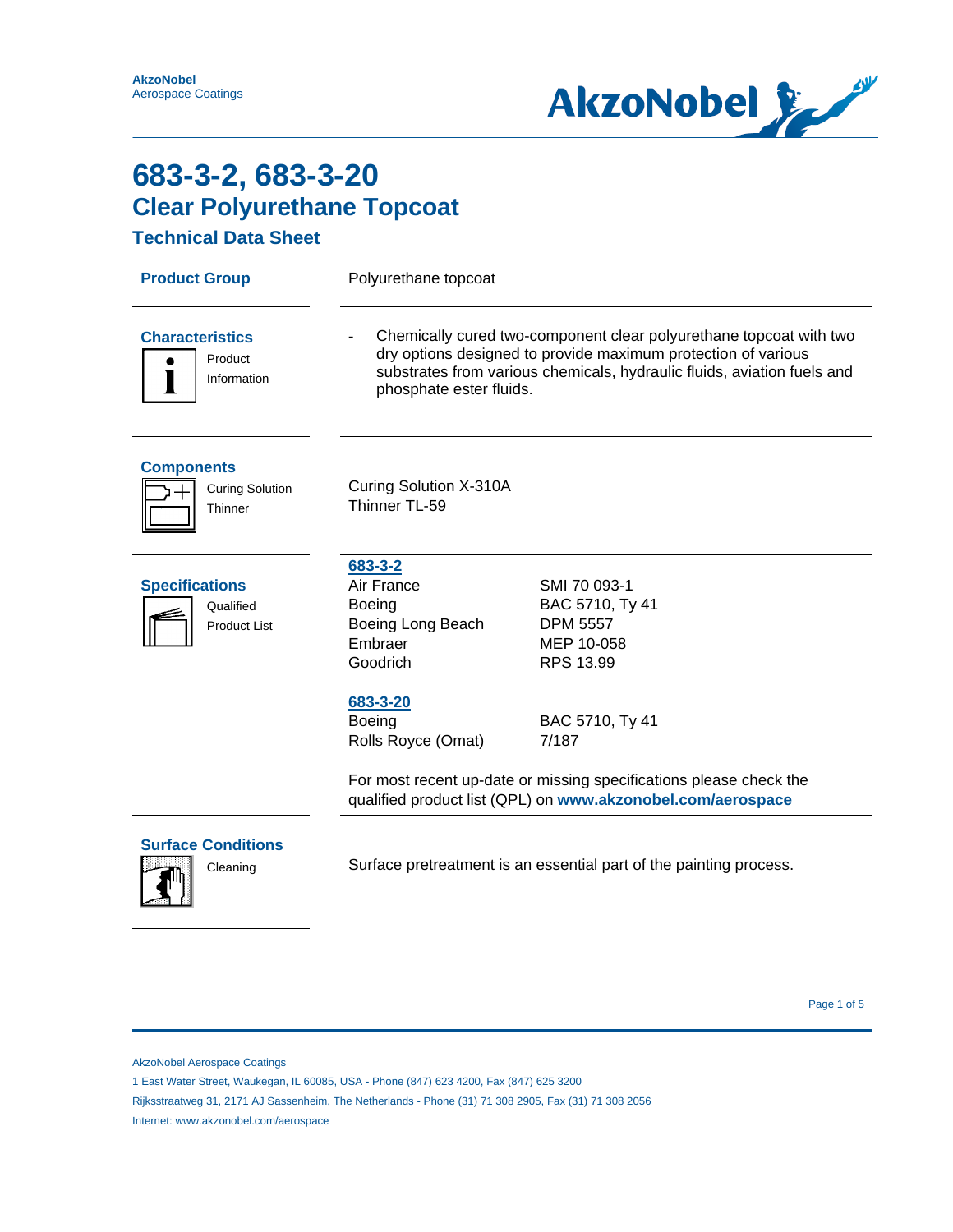

### **Instruction for Use**

|    | <b>Mixing Ratio</b><br>(volume)                     | 2 parts<br>1 part<br>0-0.3 parts for spray application<br>Do not add thinner for brush<br>application                                                                                                     | Base 683-3-2 or 683-3-20<br>Curing Solution X-310A<br>Thinner TL-59  |
|----|-----------------------------------------------------|-----------------------------------------------------------------------------------------------------------------------------------------------------------------------------------------------------------|----------------------------------------------------------------------|
|    |                                                     | curing solution.<br>Stir the catalyzed mixture thoroughly.                                                                                                                                                | Stir or Shake until all pigment is uniformly dispersed before adding |
|    | <b>Induction Time</b>                               | Not Required                                                                                                                                                                                              |                                                                      |
|    | <b>Initial Spraying</b><br>Viscosity<br>(25°C/77°F) | 20 - 27 seconds signature Zahn-Cup #2                                                                                                                                                                     |                                                                      |
|    | Note                                                | Viscosity measurements are provided as guidelines only and are not to be<br>used as quality control parameters. Certified information is provided by<br>certification documentation available on request. |                                                                      |
|    | Pot life<br>(25°C/77°F)                             | 4 hours<br>683-3-2<br>683-3-20<br>30 minutes                                                                                                                                                              |                                                                      |
| μm | Dry Film<br><b>Thickness</b><br>(DFT)               | $25 - 51$ micron ( $\mu$ m)<br>$1 - 2$ mils                                                                                                                                                               |                                                                      |

AkzoNobel Aerospace Coatings

1 East Water Street, Waukegan, IL 60085, USA - Phone (847) 623 4200, Fax (847) 625 3200

Rijksstraatweg 31, 2171 AJ Sassenheim, The Netherlands - Phone (31) 71 308 2905, Fax (31) 71 308 2056 Internet: www.akzonobel.com/aerospace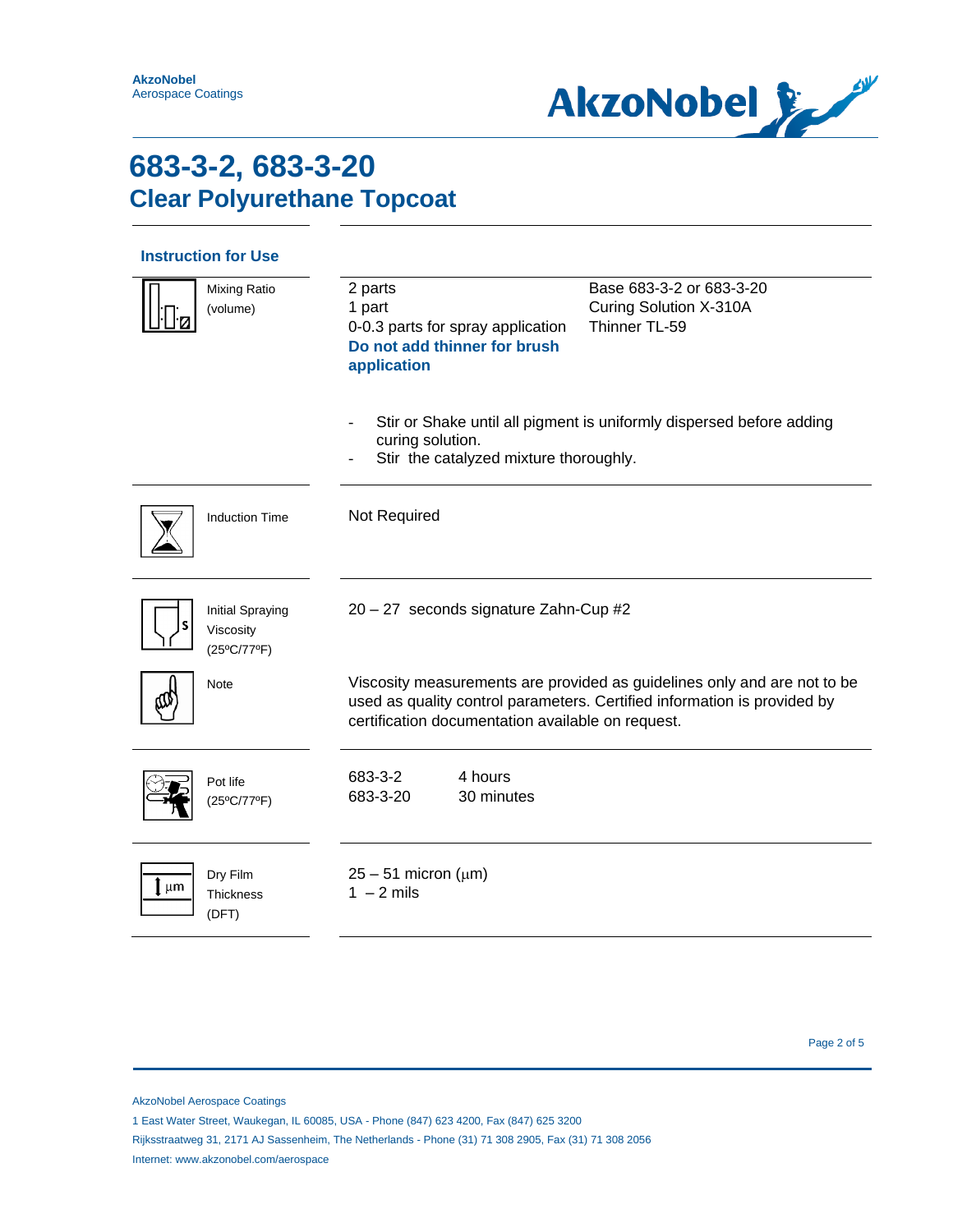

#### **Application Recommendations**

| Conditions               | Temperature:<br><b>Relative Humidity:</b>                                                                                                                                                                                                                                                                                                                                                                       | $15 - 35^{\circ}$ C<br>$59 - 95^{\circ}F$<br>$35 - 75%$                                                  |
|--------------------------|-----------------------------------------------------------------------------------------------------------------------------------------------------------------------------------------------------------------------------------------------------------------------------------------------------------------------------------------------------------------------------------------------------------------|----------------------------------------------------------------------------------------------------------|
| Note                     | The quality of the application of all coatings will be influenced by the spray<br>equipment chosen and the temperature, humidity, and air flow of the paint<br>application area. When applying the product for the first time, it is<br>recommended that test panels be prepared in order to identify the best<br>equipment settings to be used in optimizing the performance and<br>appearance of the coating. |                                                                                                          |
| Equipment                | Air<br>Airless                                                                                                                                                                                                                                                                                                                                                                                                  | Fluid tip1.4 mm (0.055")<br>Atomizing air pressure 45-65 psi<br>Fluid pressure 6-8 psi<br>Nozzle orifice |
|                          |                                                                                                                                                                                                                                                                                                                                                                                                                 | 0.279 mm (0.011") 60° angle<br>$0.330$ mm (0.013") 80 $^{\circ}$ angle                                   |
| Number of<br>Coats       | Spray or brush apply one full wet coat.                                                                                                                                                                                                                                                                                                                                                                         |                                                                                                          |
| Cleaning of<br>Equipment | <b>MEK</b>                                                                                                                                                                                                                                                                                                                                                                                                      |                                                                                                          |

Page 3 of 5

AkzoNobel Aerospace Coatings

1 East Water Street, Waukegan, IL 60085, USA - Phone (847) 623 4200, Fax (847) 625 3200

Rijksstraatweg 31, 2171 AJ Sassenheim, The Netherlands - Phone (31) 71 308 2905, Fax (31) 71 308 2056 Internet: www.akzonobel.com/aerospace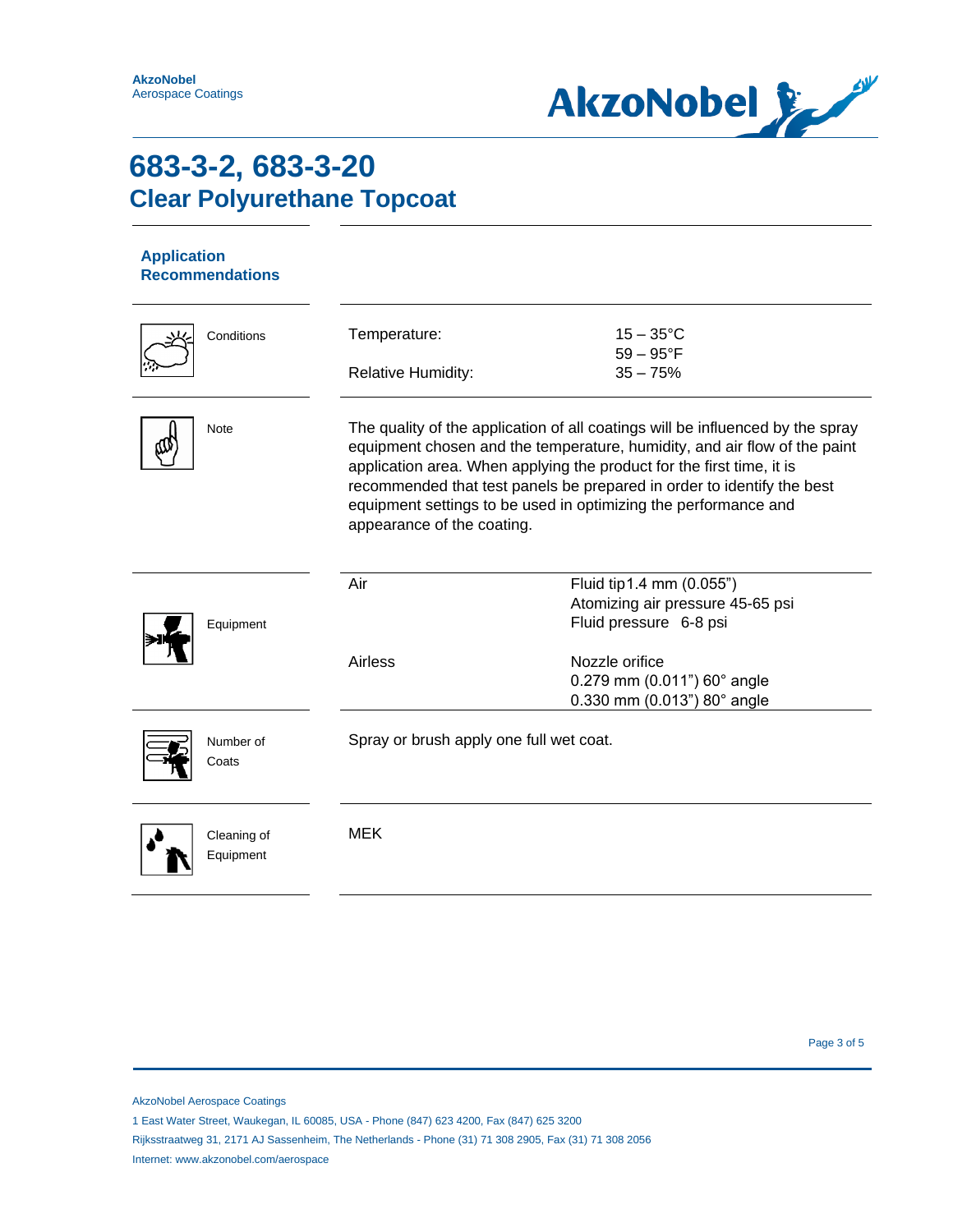

#### **Physical Properties**

|                 | <b>Drying Times</b><br>$(25 + - 2$ °C / 77<br>$+/- 2$ <sup>o</sup> F, 55 $+/-$<br>5% RH) | Dry to touch 683-3-2<br>Dry to touch 683-3-20<br>Full cure                                                                                                                                               | 4 hours<br>30 minutes<br>7 days                                          |
|-----------------|------------------------------------------------------------------------------------------|----------------------------------------------------------------------------------------------------------------------------------------------------------------------------------------------------------|--------------------------------------------------------------------------|
| M <sup>2</sup>  | Theoretical<br>Coverage                                                                  | $4-9$ m <sup>2</sup> per liter ready to apply at 25 $\mu$ m dry film thickness<br>180 – 370 ft <sup>2</sup> per US gallon ready to apply at 1 mil dry film thickness<br>based on 50% transfer efficiency |                                                                          |
| 11 <sub>m</sub> | Dry Film Weight                                                                          | 30 $g/m^2/micron$<br>.006 $\frac{1}{10}$ lbs/ft <sup>2</sup> /mil                                                                                                                                        |                                                                          |
| VOC             | Volatile Organic<br>Compounds                                                            | Max 518 g/l admixed<br>Max 4.3 lb/gal admixed<br>Max 550 g/l admixed with reducer<br>Max 4.5 lb/gal admixed with reducer                                                                                 |                                                                          |
| Gl              | Gloss (60°)                                                                              | 90 minimum GU                                                                                                                                                                                            |                                                                          |
|                 | Color                                                                                    | Clear                                                                                                                                                                                                    |                                                                          |
|                 | Flash-point                                                                              | 683-3-2<br>683-3-20<br>X-310A<br><b>TL-59</b>                                                                                                                                                            | <33.9°C / 93°F<br>>38.9°C / 102°F<br><32.8°C / 91°F<br>$<$ -4.1°C / 25°F |

Page 4 of 5

AkzoNobel Aerospace Coatings

- 1 East Water Street, Waukegan, IL 60085, USA Phone (847) 623 4200, Fax (847) 625 3200
- Rijksstraatweg 31, 2171 AJ Sassenheim, The Netherlands Phone (31) 71 308 2905, Fax (31) 71 308 2056 Internet: www.akzonobel.com/aerospace